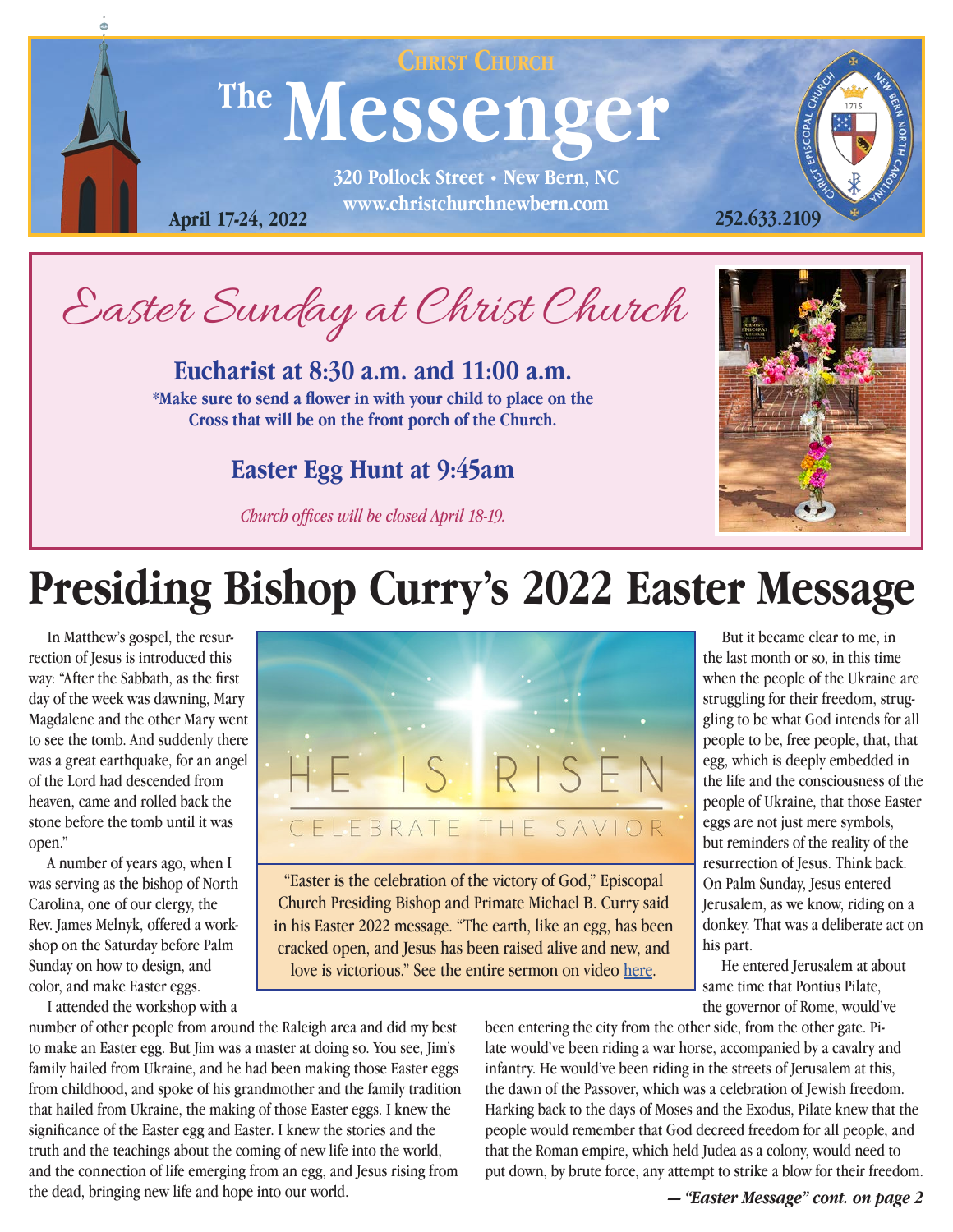### **Christ Church welcomes Sarah Risty-Davis**

 We are pleased to announce that Sarah Risty-Davis is the new Administrative Assistant for Volunteer Engagement at Christ Church. Her first day will be Monday, May 2.

Proud to have been born and raised in New Bern, Sarah is a local history buff. So interested in our history, she attended UNC-Wilmington just to study under Dr. Alan Watson. She returned from Wilmington with a degree in History and Religious Studies. In 2003 Sarah moved to Scotland to pursue her Masters and PhD in Art History. Upon

her return to the States in 2008 she began working for the NC Department of Natural and Cultural Resources. Most recently, she was the Visitor Services Manager at Tryon Palace. Sarah brings to Christ Church a strong background in volunteer management.



On New Years Eve of 2010, Sarah married her childhood friend, Charles Davis. Together they have three adventurous, vivacious, wonderful children – Isla, Truxton, and Asa. In their free time, Sarah and Charles are slowly restoring a home in Riverside.

 So, Pilate entered Jerusalem on a war horse, and Jesus entered Jerusalem on a donkey. The way of humility, the way of the love that we know from the God who is love, the way of truth, the way of compassion, the way of justice, the way of God, the way of love. That way faced the way of the world, brute force, totalitarian power, injustice, bigotry, violence, embodied in Pontius Pilate, governor of Rome. And the rest of the week was a conflict between the way of the empire and the way of the kingdom or the reign of God's love.

 On Friday, the empire struck. Jesus was executed on the orders of the governor of Rome. He was killed, and hope seemed to die with him. His followers fled, save those few women who stood by the cross, and save old Joseph of Arimathea and Nicodemus, who provided a tomb for the body of Jesus. The Scripture says they placed his body in the tomb and rolled the stone in front of the tomb. And there he lay dead, lifeless. There their hopes dashed on the altars of reality, their truth was crushed to earth. Their love itself seemed to die.

*— Easter Message cont. from page 1* Then early Sunday morning, Mary Magdalene, and at least one other, and maybe a few other women, went to the tomb to anoint his body, to do the rites of burial that were customary. But when they got there, they realized that there had been an earthquake, that the earth, if you will, had been cracked open, and that the tomb was empty. The tomb was open and empty. The earth had been cracked open, and they would soon discover that Jesus had been raised from the dead. The earth cracking open, the tomb opening like an egg cracked open, and new life emerging from it.

> That is the victory of life. That is the victory of love. That is the victory of God. The resurrection of Jesus is the victory that we can believe in and live by.

 Many years before South Africa ever saw its new day of freedom, I heard Desmond Tutu in Columbus, Ohio. This was in the mid-1980s. This was while Nelson Mandela was still in prison, while there was no hope of deliverance. I heard him say in his speech that I believe that one day my beloved South Africa will be free for all of her children, Black, white, colored, Asian, Indian, all of her children.



By the grace of God and with the consent of the People The Right Reverend Robert Stuart Skirving Bishop of the Diocese of East Carolina will ordain

#### Ashley Danielle Simpson Gregory Smith Ethan Gerald Whitfield Stroud Rhonda Ann Thomas

To the Sacred Order of Deacons in Christ's One Holy Catholic and Apostolic Church on Saturday, the twenty-third of April two thousand and twenty-two at four o'clock in the afternoon

> St. Mary's Episcopal Church 800 Rountree Street Kinston, North Carolina, 28501

Your prayers and presence are requested

Reception to follow, St. Mary's Church

 I believe it, because I believe that God has a dream for South Africa, and nothing can stop God's dream. And I believe that because I believe that God raised Jesus from the dead, and nothing can stop God. Easter is the celebration of the victory of God. The earth, like an egg, has been cracked open, and Jesus has been raised alive and new, and love is victorious.

 In the year 2020, in that first Easter during the pandemic, when our church buildings were closed, we broadcast an Easter service from the National Cathedral, and members of our communication team organized for, what may have been the first time in our church's history, organized an online choir.

 And they sang an ancient Easter hymn. And they will sing it for you now. It sings of this victory, this victory of love of God. The strife is o'er, the battle done. The victory of life is won. The sound of triumph has begun. Alleluia, alleluia. The victory is won. Our task is to live in that victory, to live out that love until the prayer that Jesus taught us, thy kingdom come, thy will be done on earth as it is in heaven. And so this Easter, behold, the Ukrainian Easter egg, for the victory of love and life is one.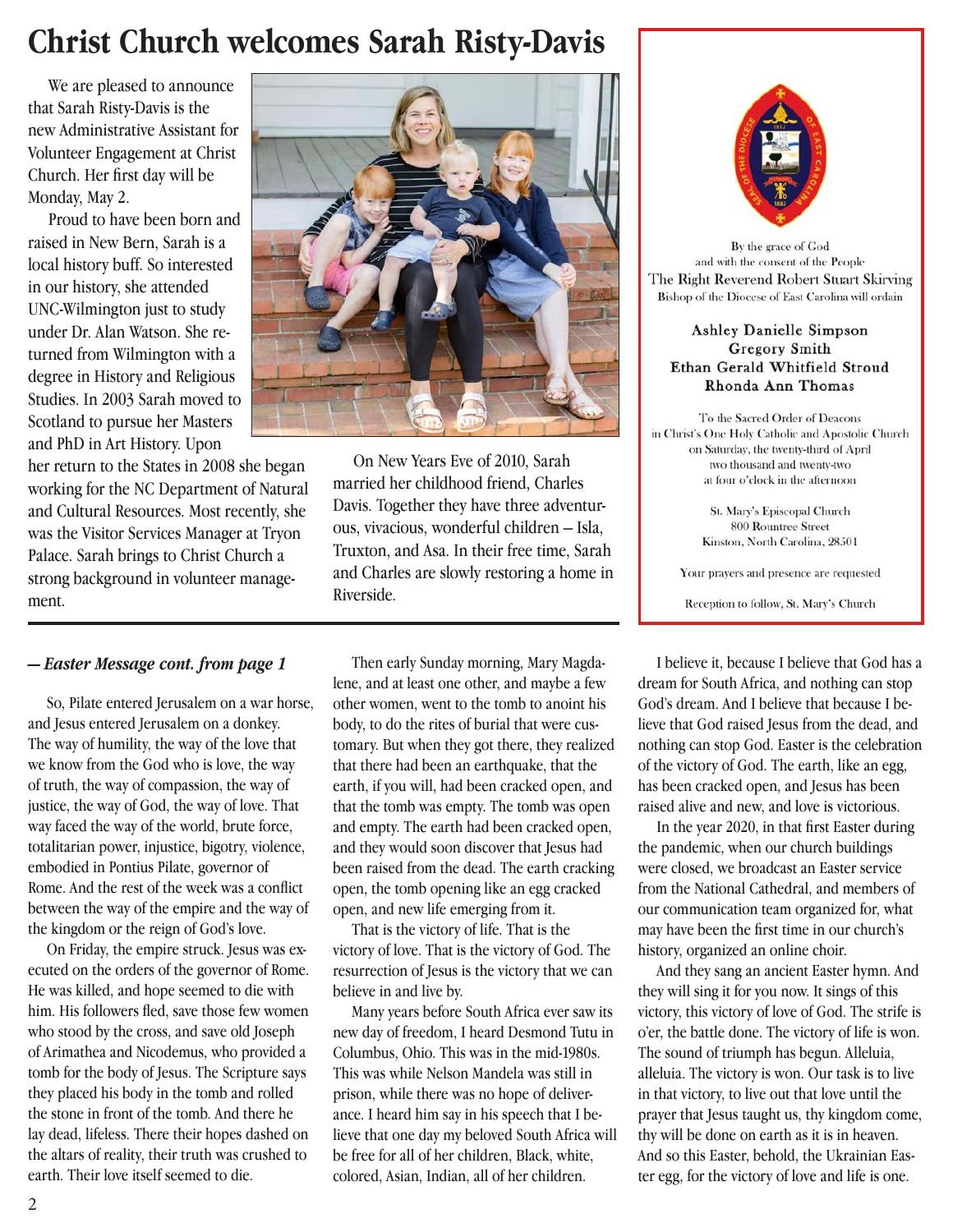## **In peace we pray to you, Lord God**

**For our ill and recovering parishioners:**  Barbara Willis, Gary Derck, Jackie Barney, Mike Pridgen, Mary Hasell, Betty Jane Bonapartian, Bob and Joan Burnett,\* Champ Mitchell, Janet Anderson, Joe Freemon\*, Bob Kohn, Nicholas Pridgen, Susan Rivenbark, Warren Meadows, Hal Cameron, Larry Whitney, Joe Mansfield, Barbara Odderstol\*, Evelyn Dill, Jim Keeter\*, M. Carolyn Lawson, Fair Leonard\*, Evelyn Hunter, Katherine Gill, Kathy Blanchard, Pat McCotter, Ralph Cowan, Vivienne Armstrong, Martha Schell, David Watrous, Vicky Allen, JoAnn Frank, Eileen Nelson, Lindy Emory, DJ Bessack, Carol Kross, Margaret Wall, Carol Athing, Rena Knott, Rodney Hayes, CB Evans, John Mason, Mike McCulley, Jack Browning-Henry, Willis Stevens, Betsy Primavera, Betty Simon, Mollie Bales, Rosemary Stark, Robert Lane, Sheridan Holstein, Ken Chance, Judy MacDougall, Vickie Evans, Joan Kunkle, Margaret Scott\*, Jim Banks, Sam Curry, and Jim Gruenebaum.

**For our friends and families:** Liesel, Jeff, Corinne, Travis, Edward, Irene, Matt, David, Schellie, Peter, Michael, Jim, Joanne, Anderson, Vicki, Nelma, Ashley, Alexander, Bambi, Laurie,

Amelia, Dennis, Blake, Brian, Oakley, Bryce, Helen, Carter, Eunice, Mary, Joseph, Mason, Sarah, Nicholas, Janet, Myra, Jimmy, Jim, Denni, Matthew, Chelsea, Niels, Cindy, Lucia, Trinity, Pam, Jason, C.E. (Max), Christopher, PK, Beverly, Krissie, George, William, James, Tom, Bryan, Patti, Ruth, Ron, Patty, Jackie, Jani, Barrie, John, Bill, Joan, Brooke, Norma Jean, Mary, Ann, George, Anne, Bruce, Nancy, Lynda, Mike, Connor, Stephen, Linda, Lynne, J. Matthew, Inez, Ed, Jimmy, Caliana, Julie, Karen, Bob, Cortney, Clifford, Craig, Larry, and Joseph.

**For our deployed military**: Lt. Christopher Miller, SSgt. Philip Buffa, III, SSgt. Hunter Lyon

**For refugee families and those seeking asylum.**

**Diocesan Cycle of Prayer:** St. Francis, Goldsboro; and St. Augustine's, Kinston

*\*These parishioners live out of the area but have requested to remain on the Christ Church prayer list. If you would like to add or remove someone from the list, contact Dare Oliver.*

#### **VESTRY RECAP**

 At its April meeting, the Vestry of Christ Church:

• Beth Livingston was elected as a delegate to the Diocesan Convention.

• The Rector announced that Sarah Risty-Davis has been hired as an Administrative Assistant for Volunteer Engagement. She will work 20 hours per week and will begin May 2.

• Paul announced that Suzanne Hood will be in the congregation on June 19th, and she will begin work at the end of June.

• The Vestry voted to spend \$26,000 on a strategic visioning plan for St. Cyprian's.

 We also received reports form the various Commissions. Highlights include:

• Summer worship schedule will be 8:00 and 10:00 beginning Memorial Day weekend.

• There will be a picnic on June 5 after the

10:00 service on the lawn.

• April 30, 10:00 am, will be the annual Spring yard cleanup from 10:00-1:00. Child care will be provided.

• The Pastoral Care Commission is seeking referrals for the Stephen Ministry.

- T-ball has begun.
- Vacation Bible School will be for ages 3 to rising 5th graders and be held June 13- 17. More volunteers are needed.

• A Confirmation class for ages 14 and up will be held from September to March, in cooperation with the Diocese.

• Ashley Simpson will be ordained as a Deacon on April 23 at 4:00 at St. Mary's in Kinston.

• Paul explained the procedures for Communion, which will be instituted beginning on Maundy Thursday.

*— Submitted by Howard Furnas*

### **THIS WEEK AT CHRIST CHURCH**

**Sunday, April 17** Easter Sunday 8:30am: Eucharist Rite II (Nave) 9:45am: Easter Egg Hunt 11am: Eucharist Rite II (Nave/[online](https://youtu.be/OKKkPIL39K8)) **Monday, April 18** Church offices closed (April 18-19) No GIG this week 11:30am: Contemplative Prayer (Zoom) **Tuesday, April 19** Church offices closed (April 18-19) 6:30pm: Small Wonders NA Meeting (Pelletier Room) **Wednesday, April 20** 6 pm: EfM (Second Floor Living Room) 6:15 pm: AA Meeting (HC) **Thursday, April 21** 10am: Chair Yoga (HC) 10:45am: Truewood by Merrill Eucharist **Friday, April 22** 11:30am: Stepping out Picnic (Churchyard) **Saturday, April 23** 4pm: Ordination of Ashley Simpson at St. Mary's Episcopal Church, Kinston **Sunday, April 24** RCS Ingathering Bag Distribution 8:30am: Eucharist Rite II (Nave) 9:45am: Sunday School 11am: Eucharist Rite II (Nave/online) 12:30pm: Cursillo Reunion (HC) 6pm: EYC (Youth Room)

#### **Publication Deadlines**

•*The Crown* will be distributed on June 5, so we need all articles submitted by May 15th.

•Weekly (Sunday) email: noon on Thursday

•Thursday email: noon on Wednesday •Printed *Messenger*: Noon on Wednesday

 Send all pictures and articles to [communications@christchurchnewbern.](mailto:communications%40christchurchnewbern.com?subject=) [com](mailto:communications%40christchurchnewbern.com?subject=). If you have any questions, contact our communications coordinator, Dare Oliver, at [dareoliver@christchurch](mailto:dareoliver%40christchurchnewbern.com?subject=)[newbern.com](mailto:dareoliver%40christchurchnewbern.com?subject=).